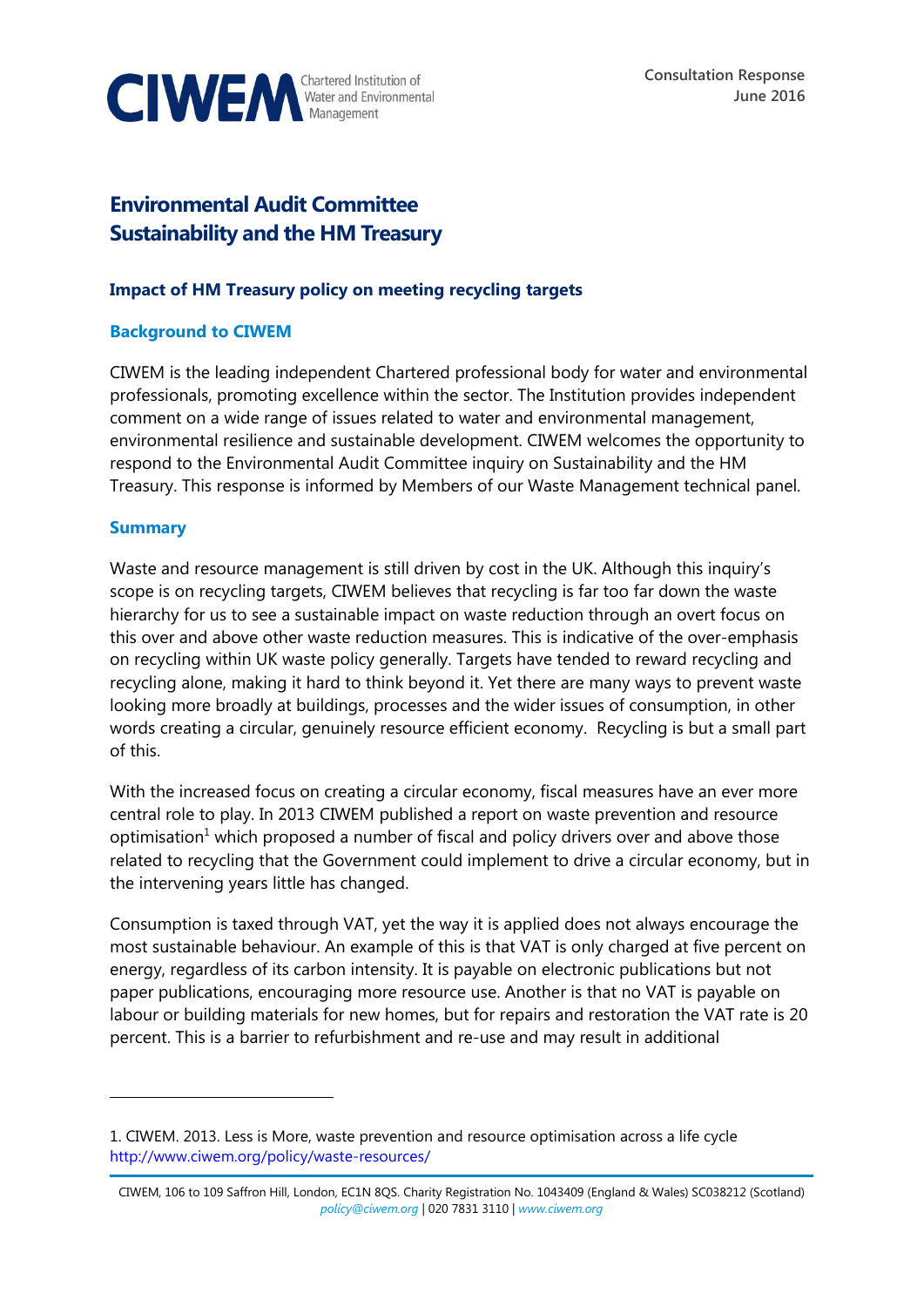construction and demolition waste. A rebalancing of VAT need not affect the Government's income, just the activities it is charged upon.

CIWEM recommended creating a commission-type structure or Office for Resource Management to be set up to monitor the impact of polices on resource use, which we still believe is needed.

Our other recommendations for the Treasury include:

- Redressing taxation to drive sustainable behaviour taxing consumption rather than labour
- Reducing VAT on second hand or refurbished products (particularly electricals) and those with longer warranty periods
- Encouraging leasing and sharing business models expanding the UK's service economy
- Implementing a sufficiently high carbon price
- Introducing a shadow price for water, similar to that of carbon
- Using Carbon Reduction Commitment (CRC) allowances for recycling and reprocessing activities

#### **Answer to consultation questions**

Recycling and waste

## 1. Has Treasury policy played a positive role towards meeting national and local Government targets on recycling and waste? Are DEFRA and HM Treasury policies coherent?

No, CIWEM does not believe that there is any coherence between Defra and Treasury policies on recycling and waste. Although a cross-cutting issue, thus far, it has been largely left in Defra's remit. Doing so naturally focuses on management measures lower down the waste hierarchy. The department estimates that UK businesses could save more than £20bn per year by taking simple steps to use resources more efficiently, yet there appears to be little involvement from the departments of DECC, BIS, DCLG and the Treasury which should all recognise that such a saving represents a substantial opportunity to improve the competitiveness of UK plc.

In 2014 Defra "stepped back" from waste policy. Current cuts to local authority budgets are also having a negative impact on reaching recycling targets, as local collection authorities seek to make savings on their waste management budgets.

There seems to be a lack of urgency on the issue from wider government, despite its desire to develop a stronger UK economy. The Treasury has an important role to play in ensuring that policies across government are appropriately financed, setting clear and transparent fiscal boundaries against which governmental departments can design policies for a sustainable future. In 2013 it was revealed that a chief economist at DECC had gained support from the Foreign Office, Defra and BIS for a "major review" of strains on renewable and non-renewable global resources but the Treasury vetoed the plans.